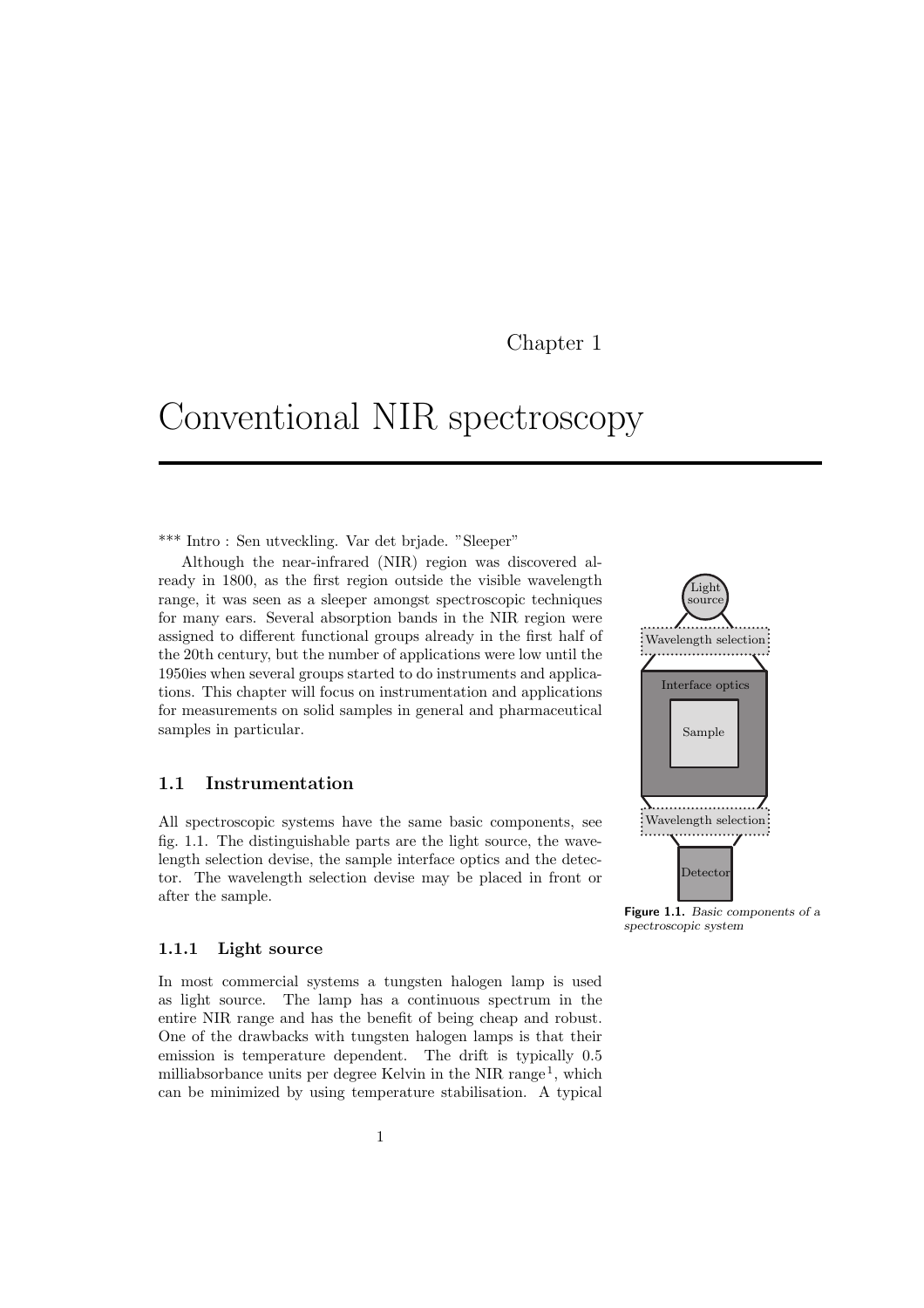# Bibliography

- 1. E. Stark and K Luchter. Diversity in nir instrumentation near infrared spectroscopy: 11th international conference: Nir 2003. pages 55–66, Cordoba, Spain, 2003.
- 2. N.S. Trivedi, A.F. Ghouri, E. Lai, N.K. Shah, and S.J. Barker. Pulse oximeter performance during desaturation and resaturation: A comparison of seven models. Journal of Clinical Anesthesia, 9(3):184–188, 1997.
- 3. S. Taue, M. Fukuda, H. Yamamoto, Y. Hayasaki, and N. Nishida. Near-infrared spectroscopy probe with position sensor. Optical Review, 12(2):149–154, 2005.
- 4. S. Oya, H. Inoue, T. Nakade, A. Ogata, M. Tamura, and S. Kato. Near-infrared spectroscopy evaluated as a technique for estimating udder haemodynamics in the lactating cow. Journal of Veterinary Medicine Series A-Physiology Pathology Clinical Medicine, 50(5):230–234, 2003.
- 5. Y.Q. Lin, G. Lech, S. Nioka, X. Intes, and B. Chance. Noninvasive, lownoise, fast imaging of blood volume and deoxygenation changes in muscles using light-emitting diode continuous-wave imager. Review of Scientific Instruments, 73(8):3065–3074, 2002.
- 6. A.C. Wilson, T.H. Barnes, P.J. Seakins, T.G. Rolfe, and E.J. Meyer. A low-cost, high-speed, near-infrared hygrometer. Review of Scientific Instruments, 66(12):5618–5624, 1995.
- 7. M. Sjöholm, G. Somesfalean, J. Alnis, S. Andersson-Engels, and S. Svanberg. Analysis of gas dispersed in scattering media. Optics Letters, 26(1):16–18, 2001.
- 8. J. Alnis, B. Anderson, M. Sjöholm, G. Somesfalean, and S. Svanberg. Laser spectroscopy of free molecular oxygen dispersed in wood materials. Applied Physics B, 77(6-7):691–695, 2003.
- 9. S. Morimoto, W.F. McClure, and D.L. Stanfield. Hand-held nir spectrometry: Part i: An instrument based upon gap-second derivative theory. Applied Spectroscopy, 55(2):182–189, 2001.
- 10. D.M. Scott. A 2-color near-infrared sensor for sorting recycled plastic waste. Measurement Science & Technology,  $6(2)$ :156-159, 1995.
- 11. K.G. Adamopoulos and A.M. Goula. Application of near-infrared reflectance spectroscopy in the determination of major components in taramosalata. Journal of Food Engineering, 63(2):199–207, 2004.
- 12. K.G. Adamopoulos, A.M. Goula, and H.J. Petropakis. Quality control during processing of feta cheese - nir application. Journal of Food Composition and Analysis, 14(4):431–440, 2001.
- 13. H.J. Masterson, G.D. Sharp, and K.M. Johnson. Ferroelectric liquidcrystal tunable filter. Optics Letters, 14(22):1249–1251, 1989.
- 14. F. Clarke. Extracting process-related information from pharmaceutical dosage forms using near infrared microscopy. Vibrational Spectroscopy, 34(1):25–35, 2004.
- 15. M. Attas, T. Posthumus, B. Schattka, M. Sowa, H. Mantsch, and S.L. Zhang. Long-wavelength near-infrared spectroscopic imaging for in-vivo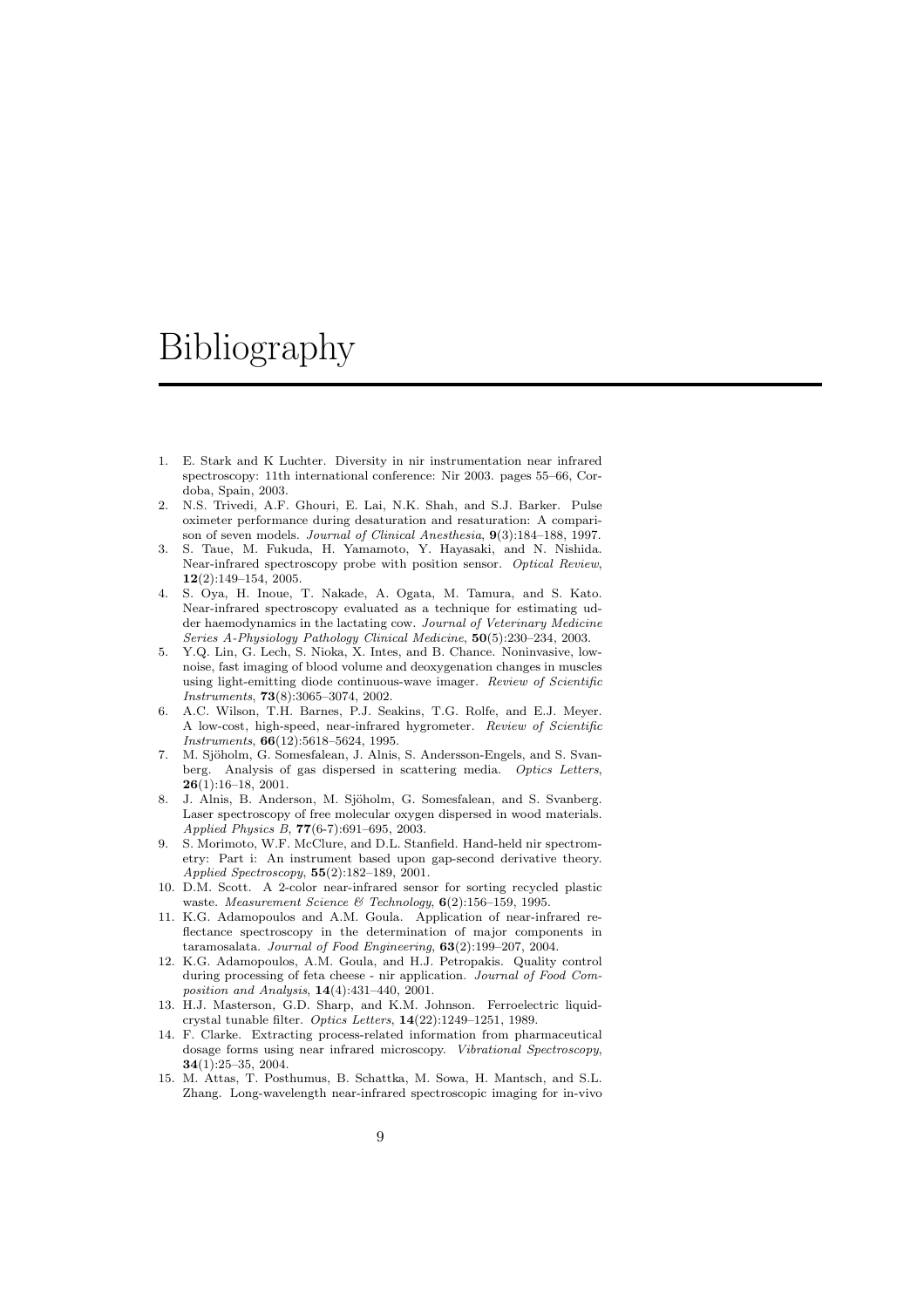skin hydration measurements. Vibrational Spectroscopy, 28(1):37-43, 2002.

- 16. M. Attas, M. Hewko, J. Payette, T. Posthumus, M. Sowa, and H. Mantsch. Visualization of cutaneous hemoglobin oxygenation and skin hydration using near-infrared spectroscopic imaging. Skin Research and Technology, 7(4):238–245, 2001.
- 17. C.D. Tran and M. Bartelt. Performance-characteristics of an acoustooptic tunable filter for optical spectrometry. Review of Scientific Instruments, 63(5):2932–2939, 1992.
- 18. M.P. Fuller and P.R. Griffiths. Diffuse reflectance measurements by infrared fourier-transform spectrometry. Analytical Chemistry, 50(13):1906–1910, 1978.
- 19. M. Blanco, J. Coello, H. Iturriaga, S. Maspoch, and C. de la Pezuela. Near-infrared spectroscopy in the pharmaceutical industry. Analyst, 123(8):135R–150R, 1998.
- 20. G. Reich. Near-infrared spectroscopy and imaging:basic principles and pharmaceutical applications. Advanced Drug Delivery Reviews, 57:1109-1143, 2005.
- 21. C. Pasquini. Near infrared spectroscopy: Fundamentals, practical aspects and analytical applications. Journal of the Brazilian Chemical Society, 14(2):198–219, 2003.
- 22. K. Kramer and S. Ebel. Application of nir reflectance spectroscopy for the identification of pharmaceutical excipients. Analytica Chimica Acta, 420(2):155–161, 2000.
- 23. A. Candolfi, R. De Maesschalck, D.L. Massart, P.A. Hailey, and A.C.E. Harrington. Identification of pharmaceutical excipients using nir spectroscopy and simca. Journal of Pharmaceutical and Biomedical Analysis, 19(6):923–935, 1999.
- 24. C.I. Gerhausser and K.A. Kovar. Strategies for constructing near-infrared spectral libraries for the identification of drug substances. Applied Spec $troscopy, 51(10):1504-1510, 1997.$
- 25. M. Andre. Multivariate analysis and classification of the chemical quality of 7-aminocephalosporanic acid using near-infrared reflectance spectroscopy. Analytical Chemistry, 75(14):3460–3467, 2003.
- 26. M.A. Dempster, B.F. MacDonald, P.J. Gemperline, and N.R. Boyer. A near-infrared reflectance analysis method for the noninvasive identification of film-coated and non-film-coated, blister-packed tablets. Analytica Chimica Acta , 310(1):43–51, 1995.
- 27. M. Laasonen, T. Harmia-Pulkkinen, C. Simard, M. Rasanen, and H. Vuorela. Development and validation of a near-infrared method for the quantitation of caffeine in intact single tablets. Analytical Chemistry, 75(4):754–760, 2003.
- 28. P. Chalus, Y. Roggo, S. Walter, and M. Ulmschneider. Near-infrared determination of active substance content in intact low-dosage tablets. Talanta , 66(5):1294–1302, 2005.
- 29. S.V.S. Tumuluri, S. Prodduturi, M.M. Crowley, S.P. Stodghill, J.W. McGinity, M.A. Repka, and B.A. Avery. The use of near-infrared spectroscopy for the quantitation of a drug in hot-melt extruded films. Drug Development and Industrial Pharmacy , 30(5):505–511, 2004.
- 30. W. Fountain, K. Dumstorf, A.E. Lowell, R.A. Lodder, and R.J. Mumper. Near-infrared spectroscopy for the determination of testosterone in thinfilm composites. Journal of Pharmaceutical and Biomedical Analysis, 33(2):181–189, 2003.
- 31. J. Gottfries, H. Depui, M. Fransson, M. Jongeneelen, M. Josefson, F.W. Langkilde, and D.T. Witte. Vibrational spectrometry for the assessment of acitve substance in metoprolol tablets: A comparison between transmission and diffuse reflectance near-infrared spectrometry. Journal of Pharmaceutical and Biomedical Analysis , 14:1495–1503, 1996.
- 32. S.S. Thosar, R.A. Forbess, N.K. Ebube, Y.X. Chen, R.L. Rubinovitz, M.S. Kemper, G.E. Reier, T.A. Wheatley, and A.J. Shukla. A comparison of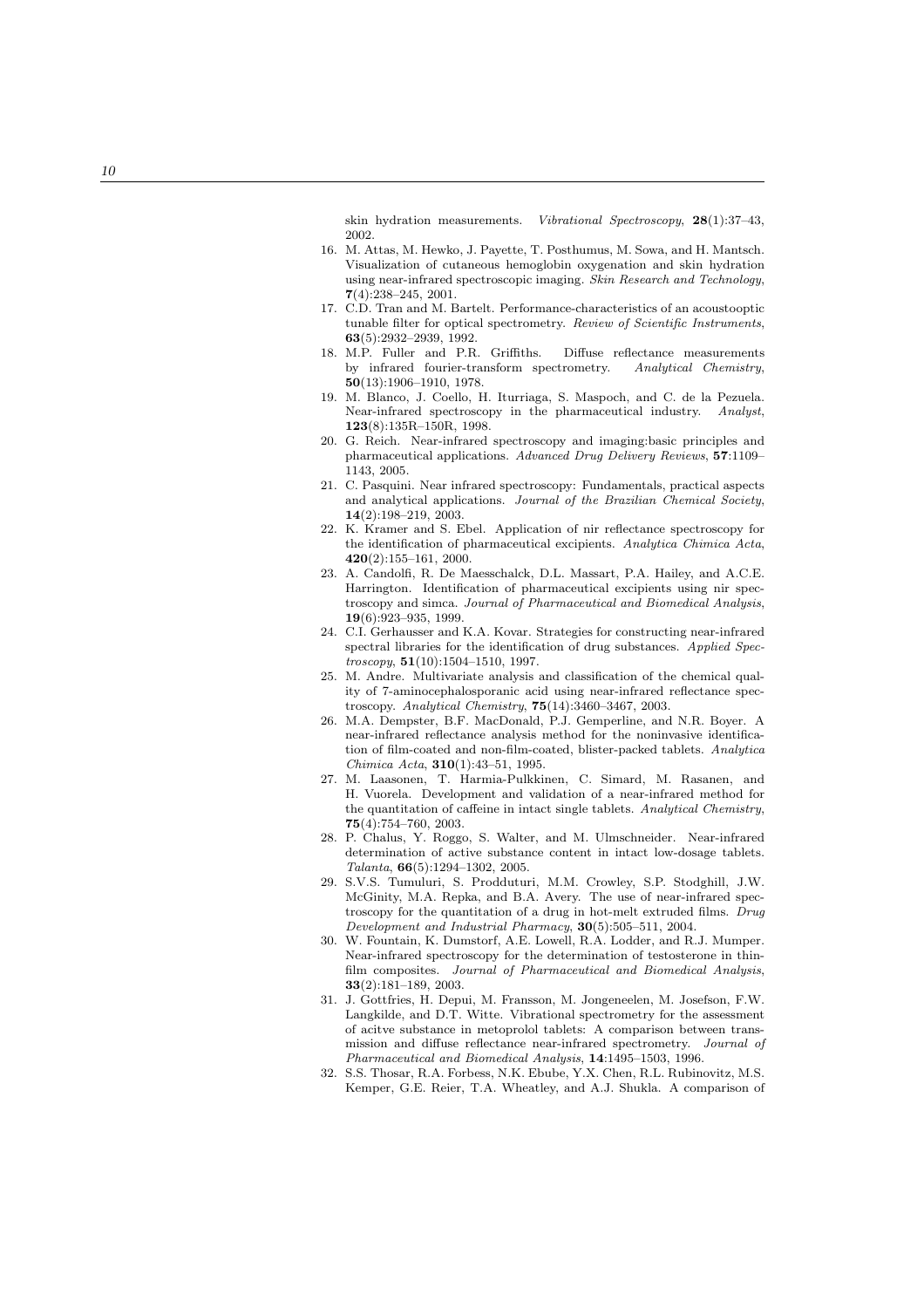### Bibliography

- 1. E. Stark and K Luchter. Diversity in nir instrumentation near infrared spectroscopy: 11th international conference: Nir 2003. pages 55–66, Cordoba, Spain, 2003.
- 2. N.S. Trivedi, A.F. Ghouri, E. Lai, N.K. Shah, and S.J. Barker. Pulse oximeter performance during desaturation and resaturation: A comparison of seven models. Journal of Clinical Anesthesia, 9(3):184-188, 1997.
- 3. S. Taue, M. Fukuda, H. Yamamoto, Y. Hayasaki, and N. Nishida. Near-infrared spectroscopy probe with position sensor. Optical Review, 12(2):149–154, 2005.
- 4. S. Oya, H. Inoue, T. Nakade, A. Ogata, M. Tamura, and S. Kato. Near-infrared spectroscopy evaluated as a technique for estimating udder haemodynamics in the lactating cow. Journal of Veterinary Medicine Series A-Physiology Pathology Clinical Medicine, 50(5):230–234, 2003.
- 5. Y.Q. Lin, G. Lech, S. Nioka, X. Intes, and B. Chance. Noninvasive, low-noise, fast imaging of blood volume and deoxygenation changes in muscles using light-emitting diode continuous-wave imager. Review of Scientific Instruments, 73(8):3065–3074, 2002.
- 6. A.C. Wilson, T.H. Barnes, P.J. Seakins, T.G. Rolfe, and E.J. Meyer. A low-cost, high-speed, near-infrared hygrometer. Review of Scientific Instruments,  $66(12):5618-5624$ , 1995.
- 7. M. Sjöholm, G. Somesfalean, J. Alnis, S. Andersson-Engels, and S. Svanberg. Analysis of gas dispersed in scattering media. Optics Letters,  $26(1):16-18$ , 2001.
- 8. J. Alnis, B. Anderson, M. Sjöholm, G. Somesfalean, and S. Svanberg. Laser spectroscopy of free molecular oxygen dispersed in wood materials. Applied Physics B, 77(6-7):691–695, 2003.
- 9. S. Morimoto, W.F. McClure, and D.L. Stanfield. Hand-held nir spectrometry: Part i: An instrument based upon gap-second derivative theory. Applied Spectroscopy, 55(2):182–189, 2001.
- 10. D.M. Scott. A 2-color near-infrared sensor for sorting recycled plastic waste. Measurement Science &  $Technology, 6(2):156–159, 1995.$
- 11. K.G. Adamopoulos and A.M. Goula. Application of near-infrared reflectance spectroscopy in the determination of major components in taramosalata. Journal of Food Engineering,  $63(2):199-207$ , 2004.
- 12. K.G. Adamopoulos, A.M. Goula, and H.J. Petropakis. Quality control during processing of feta cheese nir application. Journal of Food Composition and Analysis, 14(4):431–440, 2001.
- 13. H.J. Masterson, G.D. Sharp, and K.M. Johnson. Ferroelectric liquid-crystal tunable filter. Optics Letters, 14(22):1249–1251, 1989.
- 14. F. Clarke. Extracting process-related information from pharmaceutical dosage forms using near infrared microscopy. Vibrational Spectroscopy, 34(1):25–35, 2004.
- 15. M. Attas, T. Posthumus, B. Schattka, M. Sowa, H. Mantsch, and S.L. Zhang. Long-wavelength near-infrared spectroscopic imaging for in-vivo skin hydration measurements. *Vibrational Spectroscopy*,  $28(1)$ :37–43, 2002.
- 16. M. Attas, M. Hewko, J. Payette, T. Posthumus, M. Sowa, and H. Mantsch. Visualization of cutaneous hemoglobin oxygenation and skin hydration using near-infrared spectroscopic imaging. Skin Research and Technology, 7(4):238–245, 2001.
- 17. C.D. Tran and M. Bartelt. Performance-characteristics of an acoustooptic tunable filter for optical spectrometry. Review of Scientific Instruments, 63(5):2932–2939, 1992.
- 18. M.P. Fuller and P.R. Griffiths. Diffuse reflectance measurements by infrared fourier-transform spectrometry. Analytical Chemistry, 50(13):1906–1910, 1978.
- 19. M. Blanco, J. Coello, H. Iturriaga, S. Maspoch, and C. de la Pezuela. Near-infrared spectroscopy in the pharmaceutical industry. Analyst, 123(8):135R–150R, 1998.
- 20. G. Reich. Near-infrared spectroscopy and imaging:basic principles and pharmaceutical applications. Advanced Drug Delivery Reviews, 57:1109–1143, 2005.